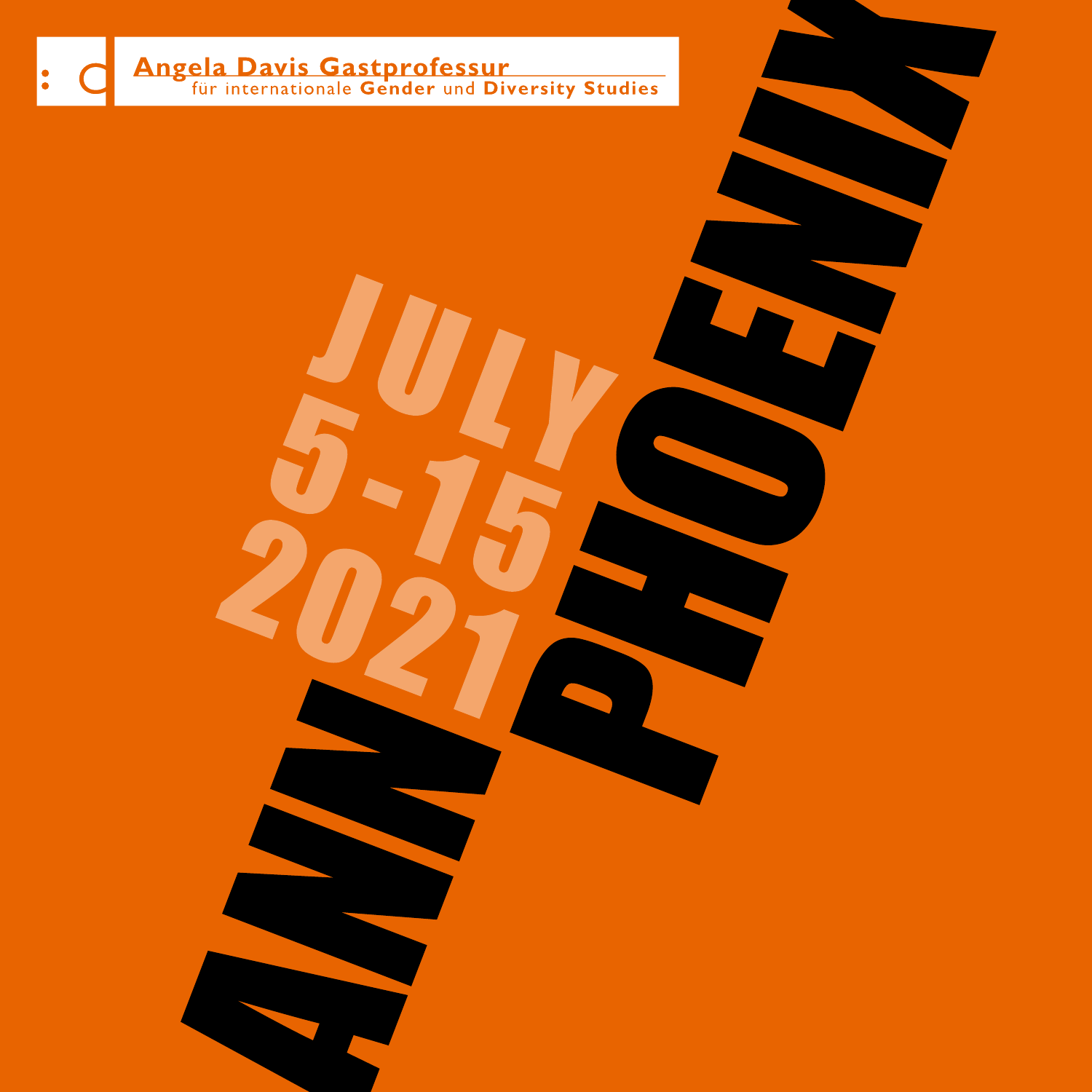# ANN PHOENIX

#### Angela Davis Guest Professorship in International Gender and Diversity Studies

In 2013, the Cornelia Goethe Center for Women's Studies and the Study of Gender (CGC) established the Angela Davis Guest Professorship in International Gender and Diversity Studies. The Guest Professorship serves to promote international and interdisciplinary collaboration in the fields of Gender and Diversity Studies.

The inauguration by its namesake, activist, public intellectual, and scholar Prof. Angela Davis, attracted considerable public attention both nationally and internationally. Following professors Chandra Talpade Mohanty (2015) and Amina Mama (2018), this year's Angela Davis Guest Professorship will be held by Ann Phoenix.

Ann Phoenix is Professor of Psychosocial Studies at the Institute of Education, University College London (UCL). After studying philosophy,

economics and psychology, she obtained her PhD in 1991 with a study on mothers under the age of 20. This was followed by a stint as Senior Lecturer in Psychology at the Open University and as Co-Director of the Thomas Coram Research Unit at the University of London, until she was appointed Professor of Psychosocial Studies at the Institute of Education, University College London. In 2014, Ann Phoenix was honored with membership in the British Academy and the Academy of Social Sciences in recognition of her outstanding scholarly achievements. She has been and continues to be an internationally sought-after visiting professor. With her passion and commitment to critical, empirical, and intersectional research and teaching, Ann Phoenix has inspired scholars and students worldwide.

## When Black Lives Matter All Lives Will Matter

In September 2020, Ann Phoenix published a blog together with graduates from UCL, under the headline "When Black Lives Matter All Lives Will Matter". The authors make the case for engaging in difficult conversations, taking a stand against systemic racism, acknowledging the diversity of racisms, and reflecting on what decolonization means not only for education but also for the state and society in general. They emphasize that conversations in which Black voices are given space can bridge social divides. But this, they say, requires effort and courage. To bring about lasting change, universities would have to change fundamentally: in terms of students, employees, and curricula. In short, in terms of the entire organization.

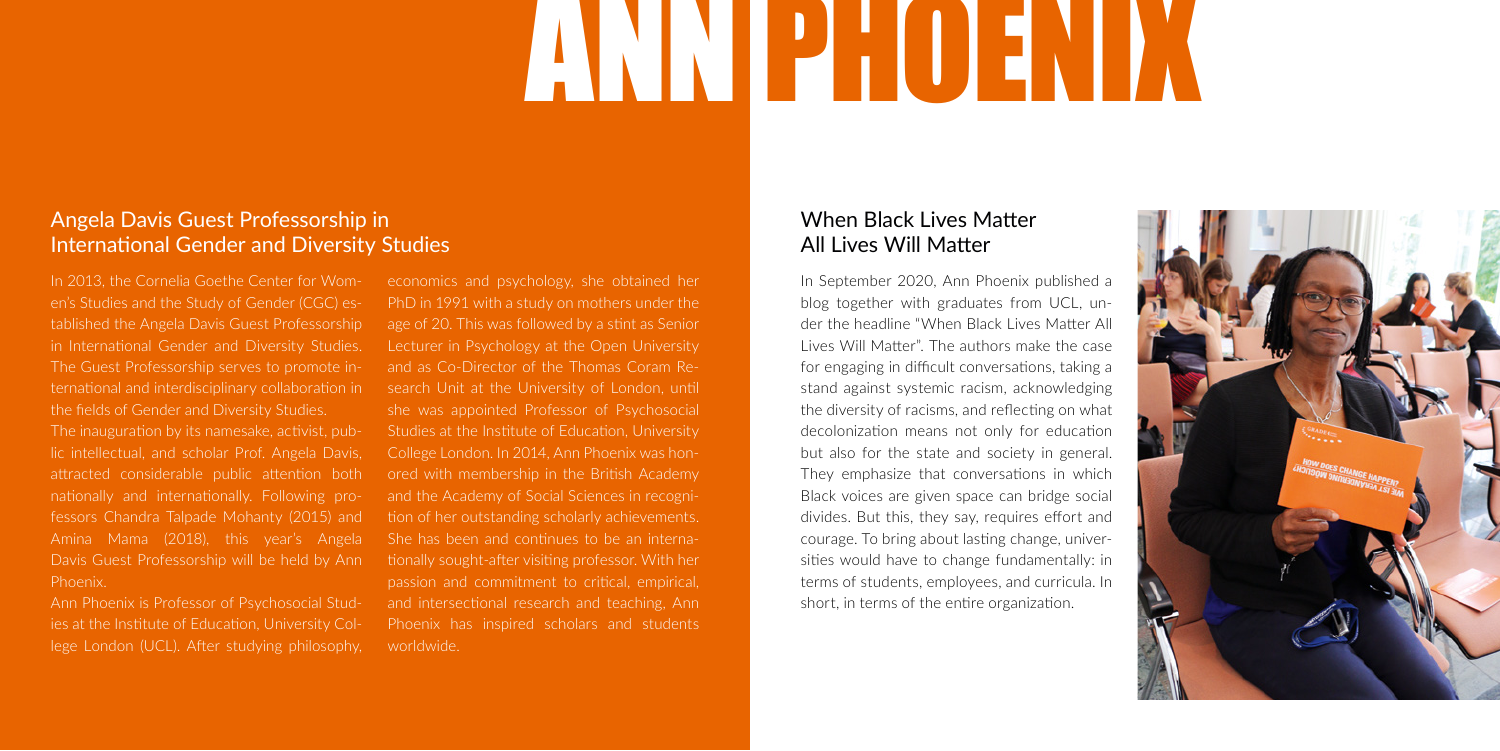#### Intersectionality Research

Ann Phoenix is one of the most internationally prominent scholars in the field of intersectionality studies. The connection between subjectivity and social structures is as central to her work as the intersection of race, gender and class as dimensions of inequality. She expands this intersection case-by-case to include further categories relevant to the particular context of inequality. In numerous international research projects and a vast array of publications, Ann Phoenix deals with the topics of motherhood and family, school and racism, childhood and youth, poverty and migration. The connection between intersectionality and Black feminism is a common thread running through her work.



*For me it's not possible to think about Black feminism without thinking about intersectionality. Black feminism was an inclusionary project. It was quietly saying, look, we, in our multiplicities are here as well. But it was also saying - this is a mode of thinking, this is a way of understanding the social world.*

#### Childhood, poverty, migration

How children cope with challenging family relationships, poverty or relationships shaped by migration is one of the central research questions for Ann Phoenix. For example, she studies children's 'language brokering' – translation services by children that are associated with



shifts in power positions and generational relations both within and outside the family. Another focus of her work is gender socialisation, which she believes can only be understood intersectionally. Children learn from an early age that gender differences between Black men and women are different from those between white men and women. Experiences of racism shape and permeate gender differences.

*We are all always multiply located, and the different categories to which we belong decentre each other, but always operate together, so that nobody is ever one gender position, one racialised position and so on.*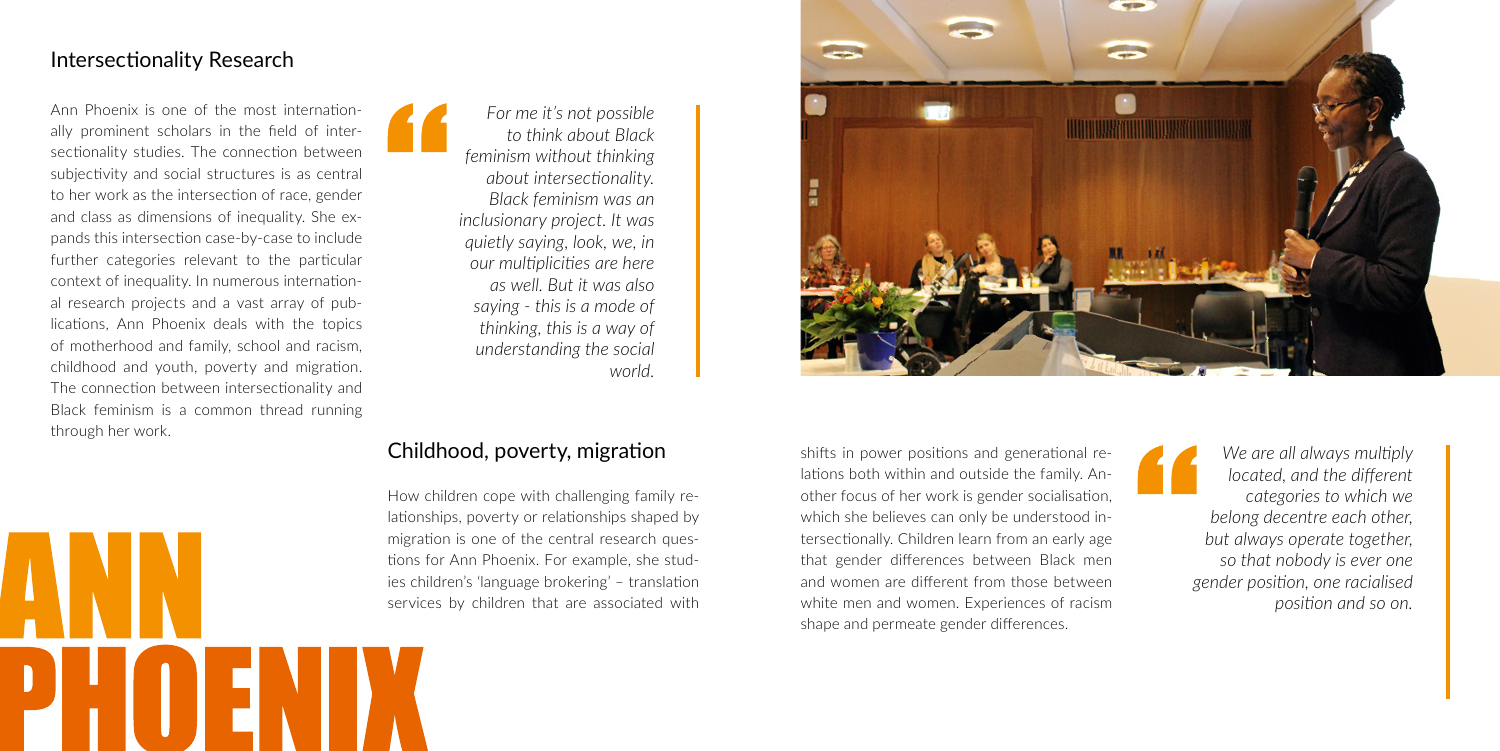### School and Racism, Black Masculinities, Black Femininities

School and school education function as social place-makers, which is another reason why intersectional studies of everyday school life and its experience are central. Ann Phoenix's research on Black masculinities shows that Black boys struggle with interaction cultures and a recognisable student habitus negatively impacting their school performance. Black girls, on the other hand, perform better in school, but are often devalued by (white) teachers because their performance of femininity is measured against norms associated with whiteness. Education, according to Ann Phoenix, is structured by complex relations of inequality that differently distribute possibilities and ideas of who we can become.



# PUBLIC LECTURES JULY 8, 2021

The ties that divide us: Rethinking psychosocial positioning as local, national and global?

Much feminist scholarship over the last 60 years has pointed to the ways in which family members are bound together in unequal relations of power. Particular family forms are sanctioned by state policies in ways that make them structures of economic and socioemotional support for many. In the social sciences, social ties are often considered central to social activism, recruitment to social movements and even social cohesion. However, the complexity and contradictory nature of social ties has often been left unattended.

This inaugural lecture explores the ways in

which social ties are necessarily intersectional. Those tied are necessarily positioned in multiple social categories, locations, temporalities, processes, and structures. Multiple positionings make for contradictions in power relations and imbue ties with differences and divisions that are local, national, global, and located in histories. The lecture draws on contemporary events such as the COVID-19 pandemic, Black Lives Matter, and women's rights to safety. It argues that ties simultaneously divide and bind and that, as feminist scholarship has long shown, the personal is not individual. Far from being reason for pessimism, the lecture concludes that recognition of divisions provides productive space to rethink psychosocial and intersectional divisions and ties in hopeful ways.

More information can be found on the website of the event [https://www.cgc.](https://www.cgc.uni-frankfurt.de/en/244255/angela-davis-guest-professorship-inaugural-lecture/) [uni-frankfurt.de/en/244255/angela-davis-guest-professorship-inaugural-lecture/](https://www.cgc.uni-frankfurt.de/en/244255/angela-davis-guest-professorship-inaugural-lecture/)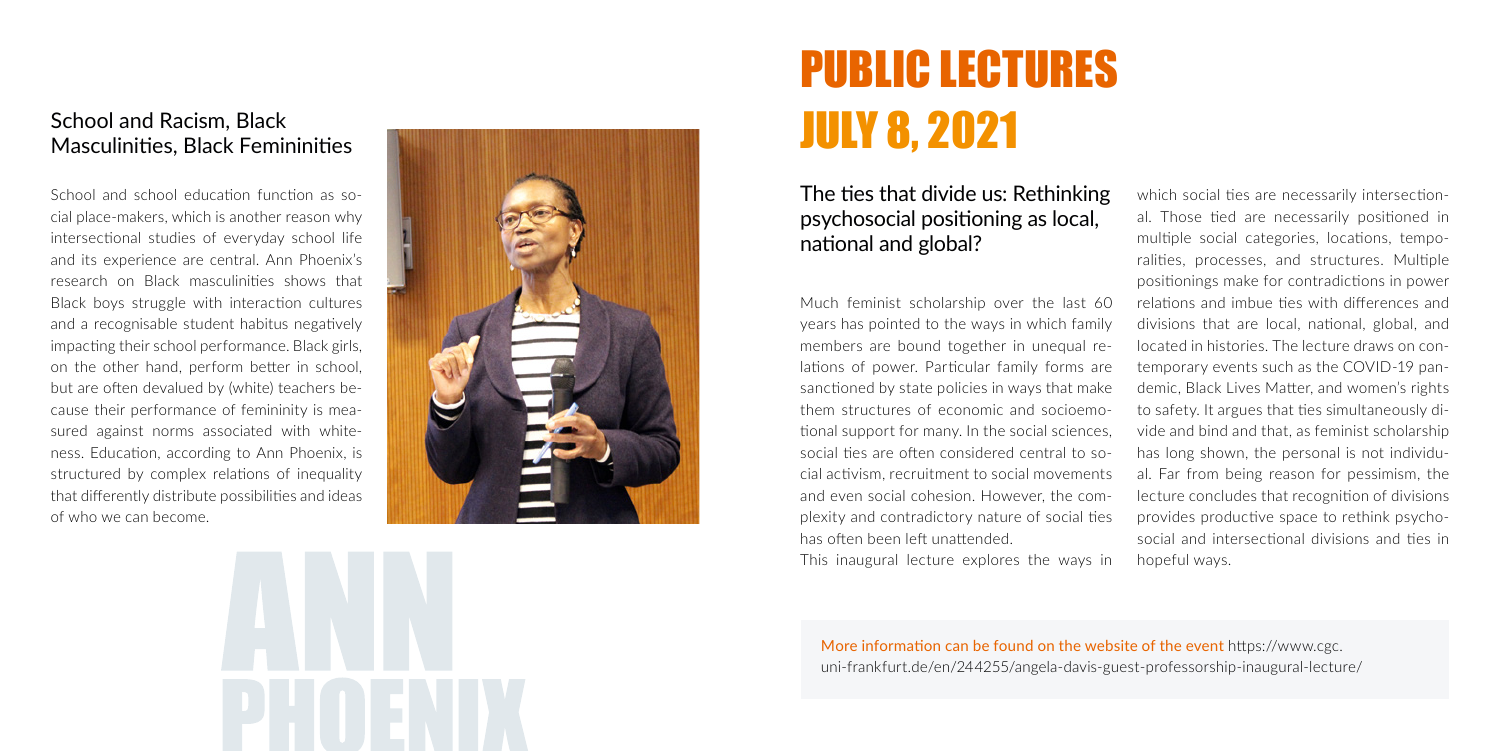# JULY 15, 2021

## The indispensability of Intersectionality: Living through unexpected transformational conjunctions

The 2020s constitute a period of global turmoil in which attempts to ,build back better' will have to start from the recognition that it marked a period of unexpected transformational conjunctions. Movements to redress social inequities gained unprecedented recognition because of COVID-19; the murder of George Floyd in the USA and climate change activism all forced inequalities into popular consciousness and enabled different accounts to be heard in mainstream media. These three issues were not unitary, but signifiers of complex, polyvalent issues that must be understood intersectionally. It is not surprising that already burgeoning theorisations of intersectionality were both taken up and disputed.

This lecture argues for the indispensability of intersectionality to understanding these issues and that these transformational conjunctions also help to move on theorisations and applications of intersectionality. It theorises the big picture that characterises inequalities in 2021 and the complexity of gendered inequalities in that picture. It punctuates that big picture with research examples from a range of research studies including transitions to motherhood for Muslim, white and black mothers environment in the lives of families, and boys and masculinities. The lecture will argue that such everyday examples are central to understanding the big picture of the polyvalence of gendered, racialised, ethnicised relations.

# EVENTS FOR MEMBERS OF THE UNIVERSITY

## JULY 5 – JULY 15, 2021, 4 Units, 9 am – 1 pm

#### Seminar:

Thinking through Intersectionality: Situated multiplicity in process

You can find more information on the dates, content and registration for the event on the website in the electronic course catalogue [https://www.cgc.uni-frankfurt.de/247081/](https://www.cgc.uni-frankfurt.de/247081/angela-davis-gastprofessur-seminar-mit-ann-phoenix/) [angela-davis-gastprofessur-seminar-mit-ann-phoenix/](https://www.cgc.uni-frankfurt.de/247081/angela-davis-gastprofessur-seminar-mit-ann-phoenix/)

## Fireside Chat JULY 13, 2021

The informal setting of the fireside chat is intended to provide a special space for personal and open questions about research areas,

career decisions, successes and failures and strategies for overcoming them, as well as social relationships and networks.

#### More information can be found on the website of the event

<https://www.cgc.uni-frankfurt.de/en/244290/angela-davis-guest-professorship-lecture/>

More information regarding registration and format can be found on the website of the event [https://www.cgc.uni-frankfurt.de/en/244309/angela-davis-guest-professorship](https://www.cgc.uni-frankfurt.de/en/244309/angela-davis-guest-professorship fireside-chat-with-ann-phoenix-on-13-07-2021/) [fireside-chat-with-ann-phoenix-on-13-07-2021/](https://www.cgc.uni-frankfurt.de/en/244309/angela-davis-guest-professorship fireside-chat-with-ann-phoenix-on-13-07-2021/)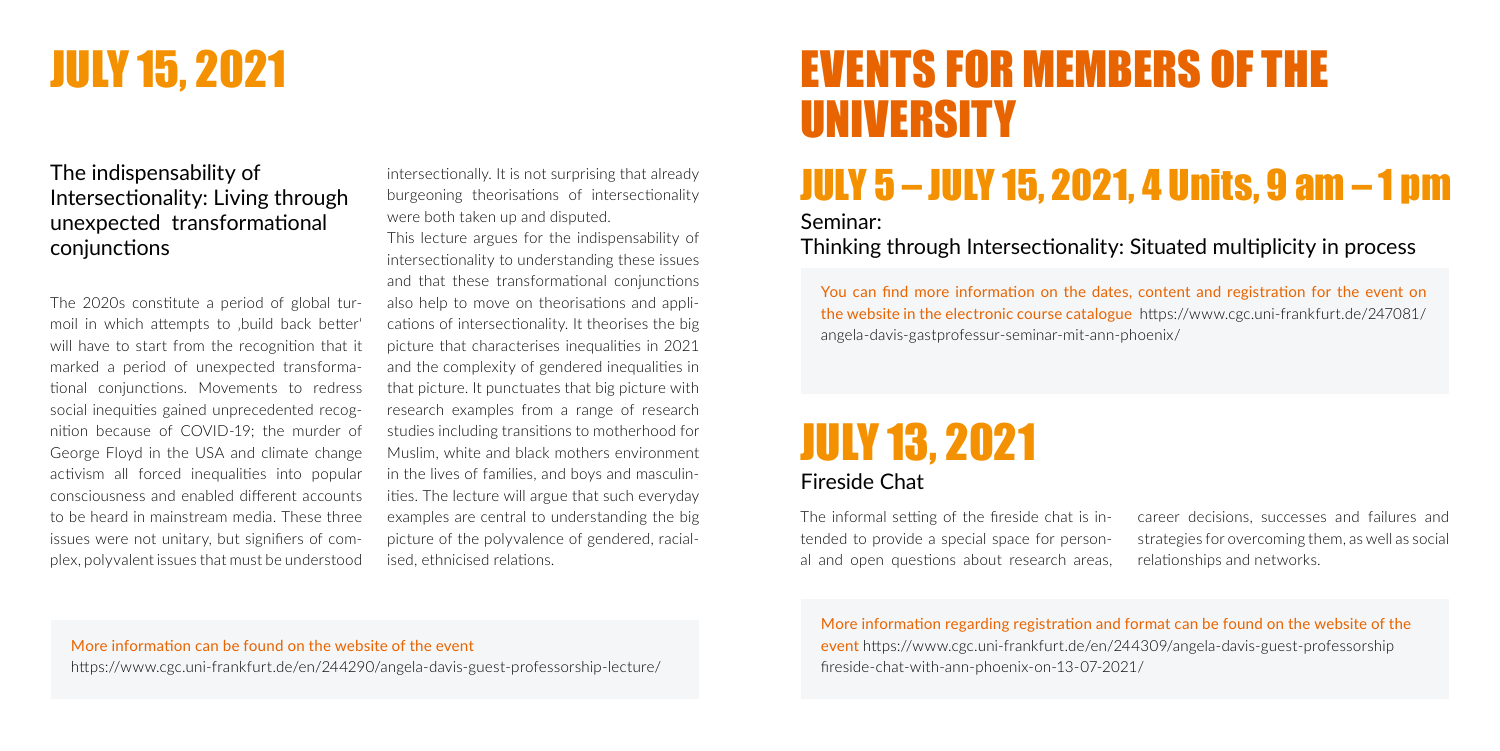## THE CORNELIA GOETHE CENTER

## SUPPORTED BY





The Cornelia Goethe Center for Women's and Gender Studies (CGC) is an interdisciplinary and internationally oriented academic center for women's and gender studies at Goethe University Frankfurt am Main, currently involving nearly 40 professors and numerous staff

members from ten departments. The center was founded in 1997 and named in 2000 after Cornelia Goethe, the gifted sister of the Frankfurt University's namesake.

Today, it is one of the largest and most established gender research centers in Germany. The center's research focuses on care and migration, transnationalisation and social movements, gender justice and diversity, social inequalities as well as biopolitics, body and gender.



With its international conferences, workshops and subject-specific events, the center provides space for scientific exchange as well as international cooperation and networking. With event formats such as the interdisciplinary Cornelia Goethe Colloquia, a lecture series on changing topics.

#### and the Angela Davis Visiting Professorship, the center reaches a broad public. The center's participation in the Goethe University's Citizens' University and the work of the center's Circle of Sponsors are also crucial to its public impact.

The Center offers an interdisciplinary bachelor's minor in Gender Studies and a master's level certificate program in Gender Studies to students.







The Cornelia Goethe Center for Women's and Gender Studies (CGC)

Goethe-Universität Frankfurt am Main Theodor-W.-Adorno-Platz 6 PEG-Gebäude, 2. Stock, R. 2.G 154 60629 Frankfurt am Main E-Mail: [CGCentrum@soz.uni-frankfurt.de](mailto:CGCentrum%40soz.uni-frankfurt.de?subject=) Homepage: <http://www.cgc.uni-frankfurt.de>

Academic host: Bettina Kleiner (Faculty of Education) Conception: Bettina Kleiner, Helma Lutz, Marianne Schmidbaur Coordination: Mandy Gratz Layout: Miguel Pardo